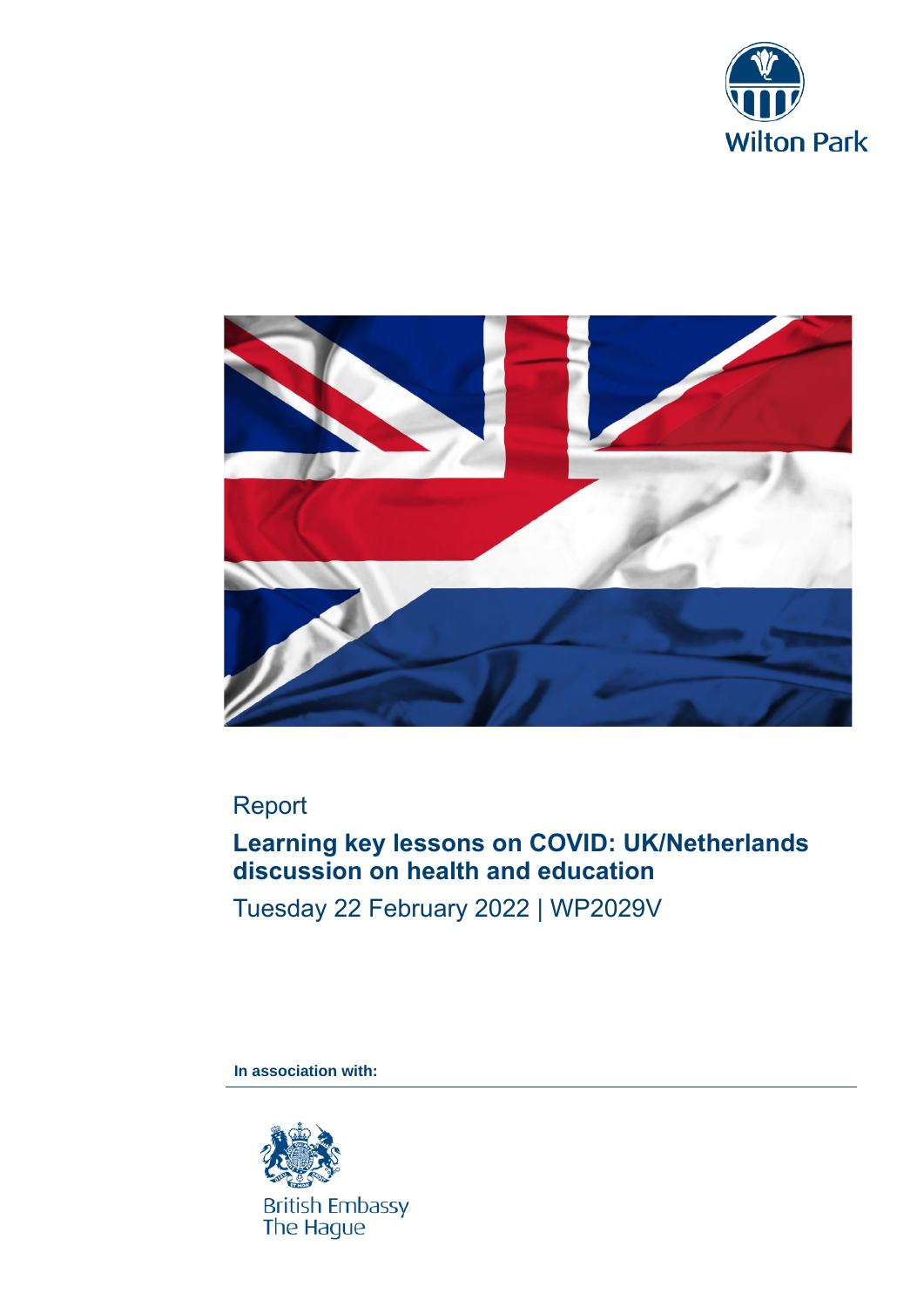

### Report

### **Learning key lessons on COVID: a UK/Netherlands discussion on health and education**

## Tuesday 22 February 2022 | WP2029V

### **In association with the British Embassy in The Hague**

These virtual events, delivered by Wilton Park in conjunction with the British Embassy in the Hague, explored the COVID impact on health and education systems in the UK and the Netherlands. The discussions focussed on a range of areas including vaccines, variants and future pandemics, the role of scientific institutions, winter planning, bilateral and multilateral cooperation, public trust, the impacts of COVID on young generations and schooling and the increasing role of technology across education systems.

Although the current pandemic is by no means over, there is a growing confidence, particularly amongst European countries, that the severity of the virus is waning. This confidence is vested in widescale vaccination and booster campaigns, the emergence of milder COVID variants (which are having a decreased impact on death rates and hospitalisations) and a subsequent loosening of government restrictions. At the same time, the pandemic has highlighted and exacerbated many pre-existing tensions across economic, social and political grounds, while **lesser-known** challenges like long Covid and wider social impacts of the pandemic remain.

Given these developments, we are at an ideal moment to reflect on the health and education challenges posed by COVID and take stock of some of the positive and negative aspects of UK and Dutch responses. Careful, evidencedbased strategizing alongside continual momentum building towards pandemic preparedness is an essential next step in the transition out of COVID.

Despite many political, economic, and social similarities between the UK and the Netherlands, each country has experienced different challenges from the pandemic. The UK and the Netherlands are both committed to 'Building Back Better' and using the pandemic to catalyse positive change. This is urgently needed education space and we are at an ideal stage to reflect on the strategies that worked and those that didn't. British and Dutch governments are already committing significant recovery funds, but fundamentally enhancing the resilience of education systems requires close collaboration and dialogue between both countries.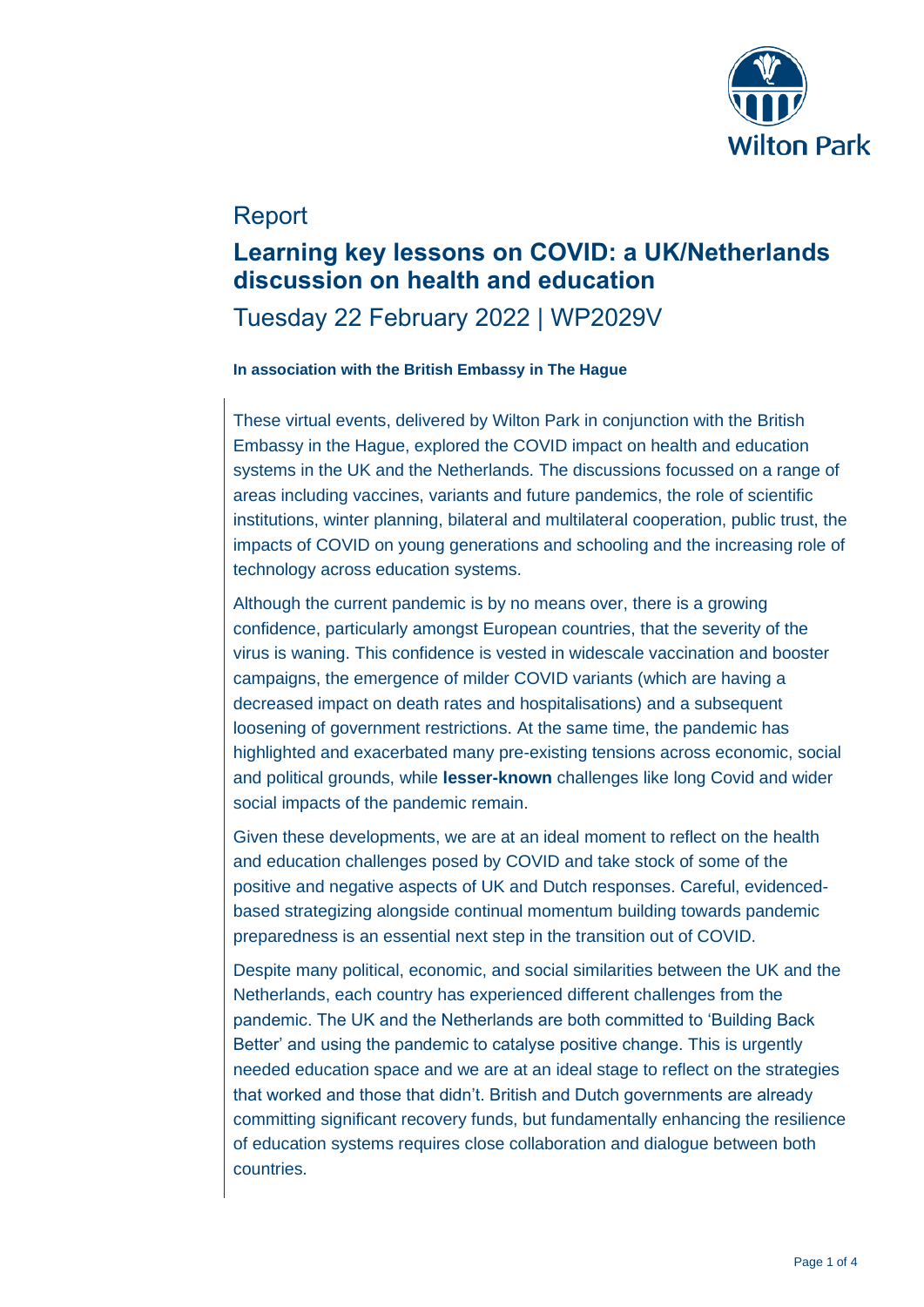### **Key findings**

#### **Health**

- 1. As Europe begins to emerge from the worst stages of COVID, the UK and the Netherlands are at an ideal stage to collaborate to strengthen responses and preparedness to future variants and pandemics.
- 2. Despite a consensus that COVID's impact is waning, there are significant long-term challenges ahead and wider difficulties in predicting how current and emerging variants might impact health systems.
- 3. Building momentum towards future pandemic preparedness is crucial and needs to be at the forefront of public and private agendas. Governments need to increase and sustain public investment in global health bodies yet face serious political challenges as public interest turns to other events. The private sector can also play a greater role in strengthening health resilience and large pharmaceutical companies need to pay their fair share through taxation and direct investment to health bodies. Unlocking and aligning capital from the finance sector must also be prioritised.
- 4. While supply chains have largely stabilised (at least in relation to the pandemic) questions remain over whether they are robust enough to handle future health shocks and crises.
- 5. Assessing how to rebuild public trust and compliance is an essential next step in the transition out of COVID. Strategies need to be geared towards specific groups, as public trust is complex and fluid.
- 6. Besides the immediate health impacts of the pandemic, COVID also outlined and exacerbated core inequalities in both national and global contexts. Responding to widening inequality as well as the social effects of the pandemic is an essential aspect of our recovery as we transition out of COVID.

#### **Education**

- 7. COVID has had significant impacts on education systems and has shone a light on a host of problems impacting children and young people. Responding to the long-term impacts of COVID requires increased public investment, the adoption of data-driven strategies and cross-border collaboration between countries.
- 8. The UK and the Netherlands have differing levels of centralisation in education systems. Balancing central education policy and decision making with local school needs and autonomy is a central challenge moving forward.
- 9. COVID has had heightened impacts on primary-level children with strong evidence showing widescale regressions in the development of basic skills like literacy and arithmetic.
- 10. COVID has also highlighted and exacerbated a youth mental health crisis, with almost a quarter of young people in the UK believing they will never recover from the emotional impact of the pandemic. Yet there is a growing de-stigmatisation of mental ill health in both the UK and the Netherlands which exposes a potential positive outcome of the crisis.
- 11. UK and Dutch governments are continuing to invest heavily in post-pandemic education. The Netherlands unveiled a €5.8 billion funding for schools to recover from COVID-19, while the Department for Education in England has increased post-COVID education spending with initiatives like the National Tutoring Program set to continue passed 2024.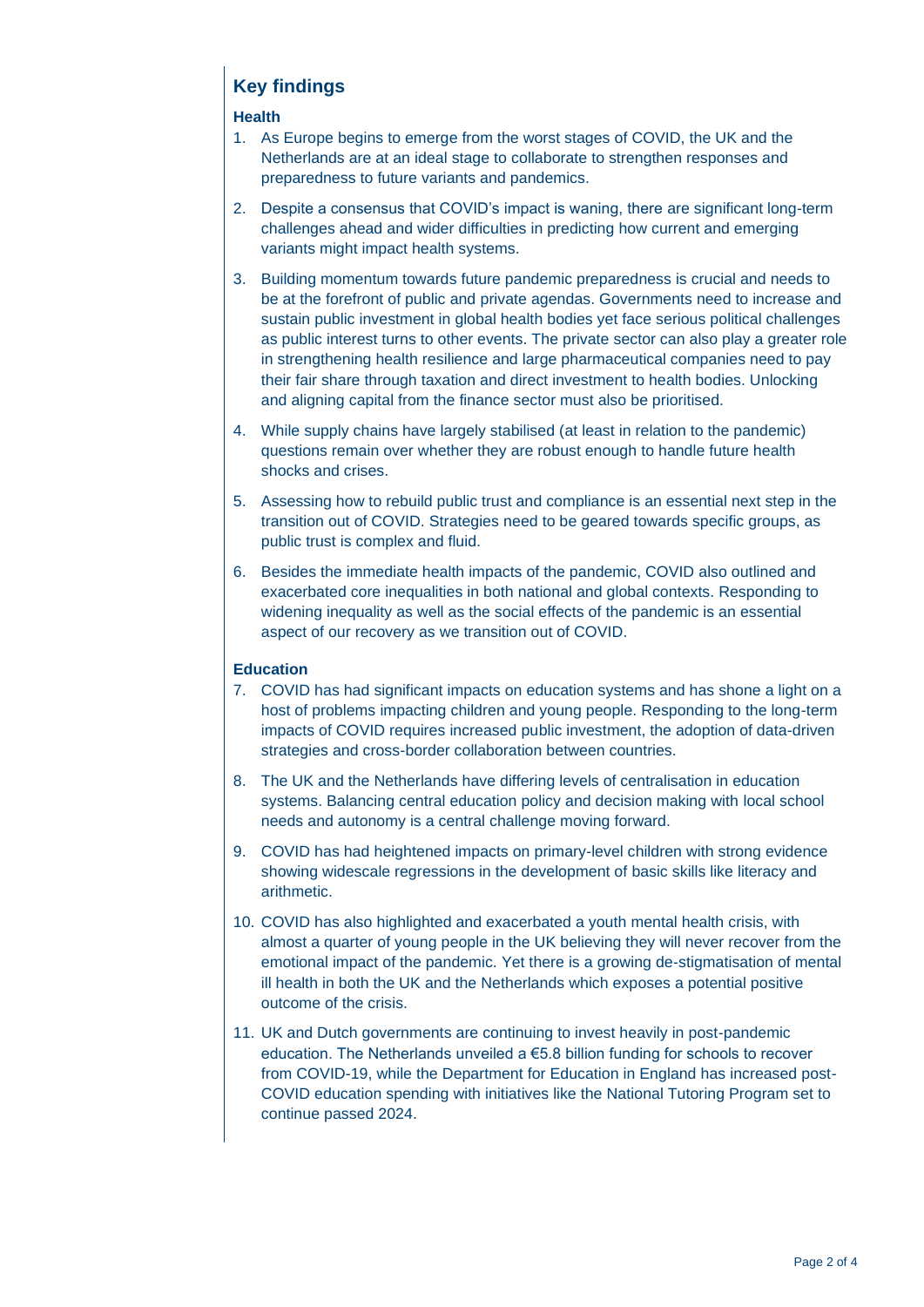- 12. While the pandemic has impacted all children, individuals from lower socio-economic backgrounds have suffered disproportionate impacts and are likely to have slower recovery rates. Government and non-government groups in the UK and the Netherlands attempted to provide focussed support to disadvantaged children throughout the pandemic, yet the move to online teaching left many children neglected and further behind.
- 13. Harnessing the power of digital technology to supplement education is crucial moving forwards. Increasing access to digital technologies while improving digital literacy can improve teaching quality and reduce inequalities across society.

### **Recommendations**

### **Health**

- 14. Enhancing cross-border cooperation in bilateral and multilateral spaces represents an integral element for future pandemic preparedness, and the tendency for countries to look inward needs to be tackled, as global pandemics are borderless.
- 15. The UK and the Netherlands share many similarities and can be considered global leaders in epidemiological research. Increasing collaboration between both countries is essential and the formation of a bilateral pandemic review board comprised of scientists and experts can play a key role in building momentum towards future pandemic preparedness.
- 16. On-going communication and collaboration between the scientific community and the policy space needs to be prioritised as European countries transition out of the pandemic. This requires maintained investment and will be challenged by political pressures to prioritise expenditure in other areas as the UK and the Netherlands experience milder levels of COVID.
- 17. Widescale cross-disciplinary consultation can enhance pandemic response strategies and future preparedness; besides typical virus research areas like epidemiology, social and behavioural sciences have offered crucial insights into a range of areas including vaccine uptake and wider compliance with public measures. Prioritising cross-disciplinary and cross-border research initiatives can better enable policy makers to make decisions at the right time.
- 18. Financiers can and ought to play a greater role in strengthening public health systems and institutions and pandemic preparedness can benefit from similar initiatives undertaken in the climate space. Mobilising private investments alongside public expenditure is critical to strengthening global responses to future pandemics.
- 19. To increase future vaccine uptake, politicians and scientists need to present clearer and more effective public messaging on the rare (but sometimes severe and deadly) side-effects of common vaccinations.
- 20. Tackling mistrust is a multifaceted challenge which needs a 'two-pronged approach' to respond to blatant disinformation and softer anxieties which can be more pernicious to wider society.

"A pandemic is inclusive by nature and knows no borders"

"Covid can serve as a catalyst for health infrastructure spending"